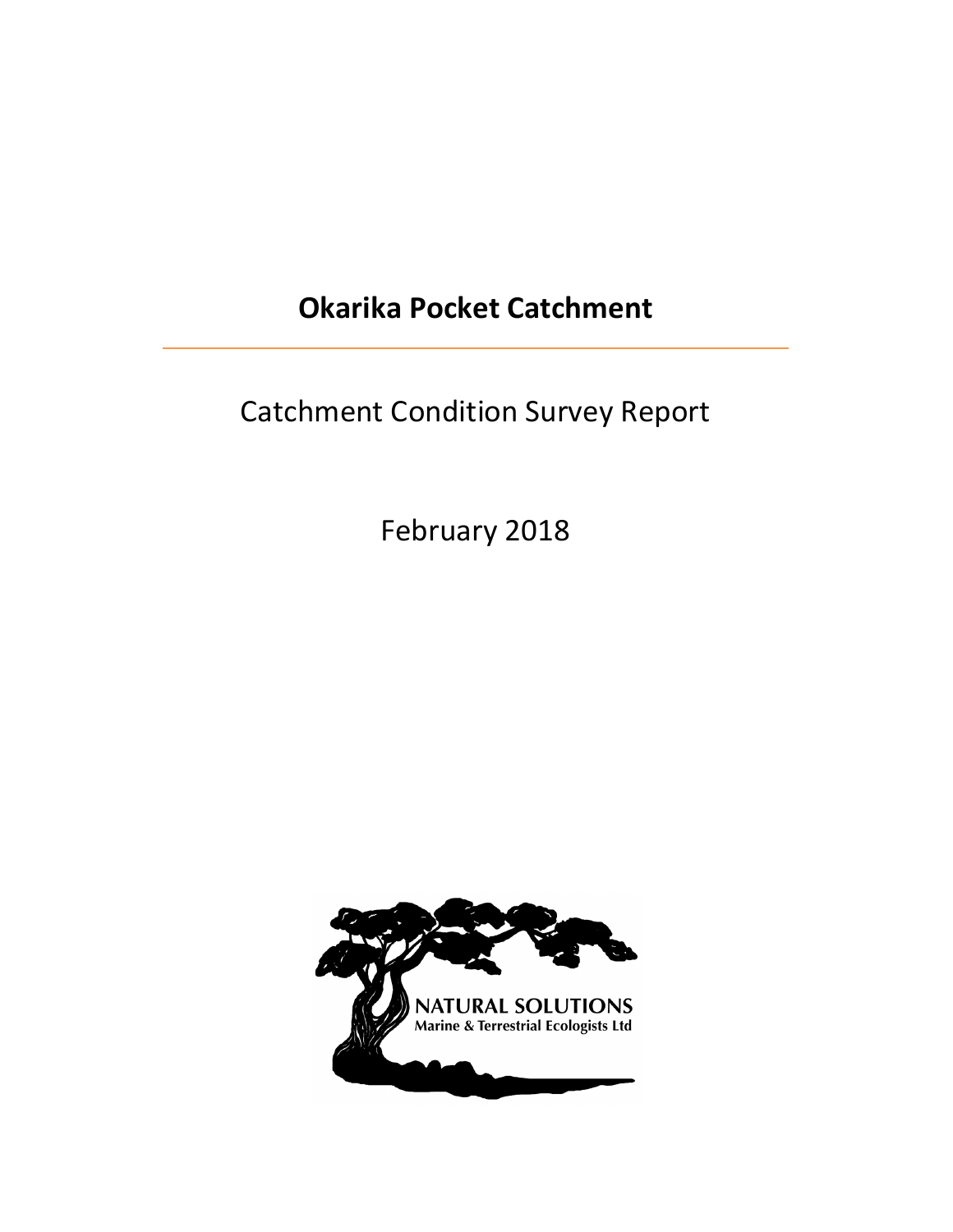### **Okarika Pocket Catchment - Catchment Condition Survey Report February 2018**

#### **Report prepared for:**

Ben Herbert Senior Ranger, Operations (Biodiversity) - Kaitiaki-Kanorau Koiora Living Water – Site Lead Kaipara Harbour/Wairua River Catchment Department of Conservation PO Box 842 Whangarei 0140

#### **Report prepared by:**

Hamish Kendal *PGDip Parks, Recreation &Tourism (Ecology)*  Natural Solutions – Marine and Terrestrial Ecologists Ltd 8b Margaret Rd TAURANGA 3110 hamish@ecologist.nz www.ecologist.nz

#### **Report submitted:**

15<sup>th</sup> February 2018

#### **Reference:**

Natural Solutions Contract Report 18/159

#### **Acknowledgements:**

Natural Solutions would like to acknowledge Scott Sambell (Ethos Environmental) for field assistance and GIS support for the project; the landowners in the Okarika catchment who welcomed us onto their properties; and the Living Water project team who supported us in the field and provided feedback on the draft report.

#### **Disclaimer:**

While every effort has been made to ensure the accuracy of information in this report, no liability is accepted for errors of fact or opinion, or for any loss or damage resulting from reliance on, or the use of, the information it contains. This report has been prepared for the Department of Conservation and may only be disclosed to third parties with the prior consent of the Department of Conservation.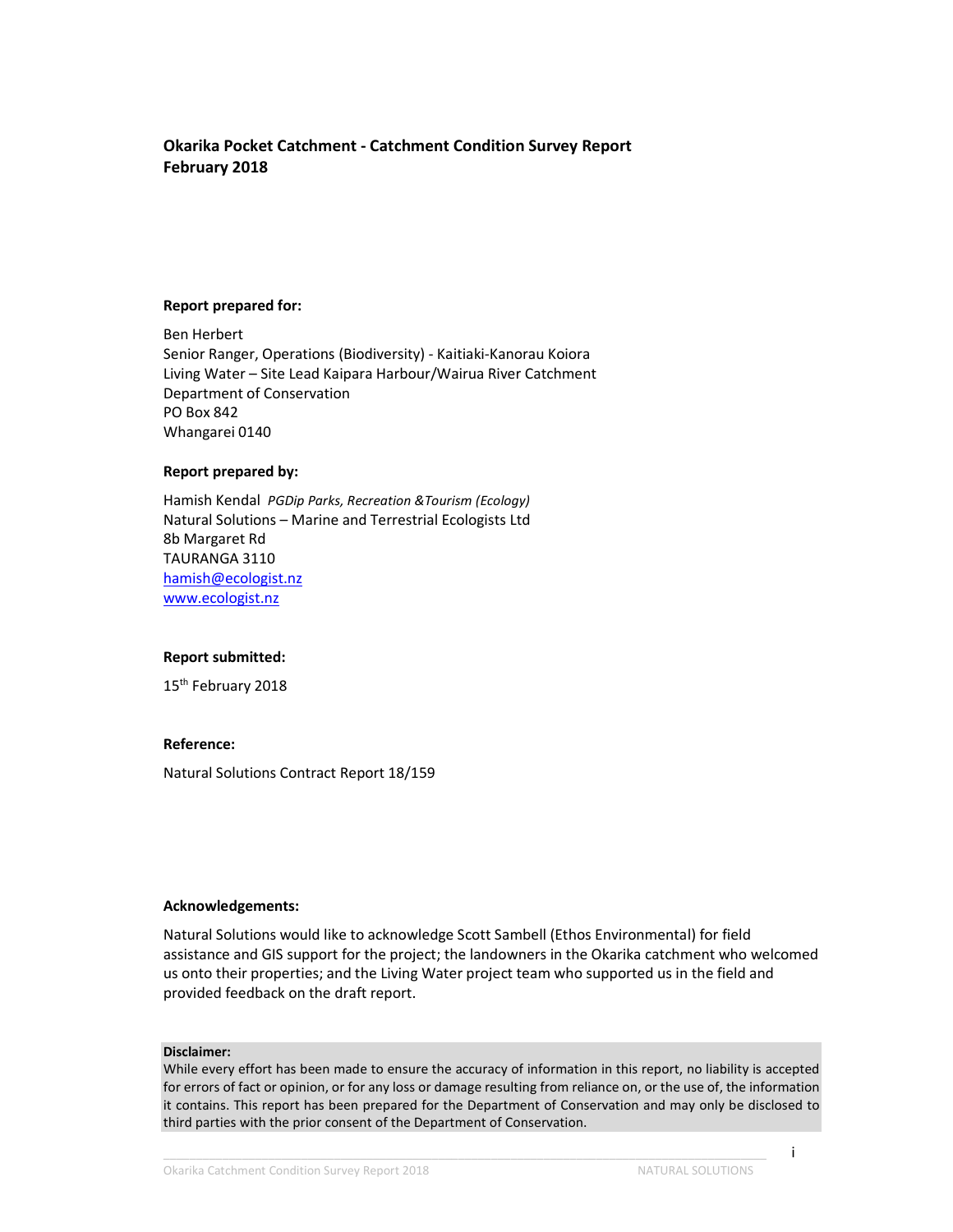# **CONTENTS**

|                                                      | 1. INTRODUCTION                     | $\mathbf{1}$   |  |
|------------------------------------------------------|-------------------------------------|----------------|--|
|                                                      | 2. METHOD                           | $\overline{2}$ |  |
| 2.1.                                                 | <b>SURVEY CRITERIA</b>              | $\overline{2}$ |  |
|                                                      | 2.2. GIS SETUP                      | $\overline{2}$ |  |
| 2.3.                                                 | <b>LANDOWNER APPROACH</b>           | 4              |  |
| 2.4.                                                 | <b>FIELD SURVEY</b>                 | 4              |  |
| 2.5.                                                 | <b>GIS PROCESSING AND ANALYSIS</b>  | 5              |  |
|                                                      | 3. RESULTS                          | 6              |  |
| 3.1.                                                 | <b>PROPERTIES SURVEYED</b>          | 6              |  |
|                                                      | <b>3.2. CATCHMENT FEATURES</b>      | 6              |  |
|                                                      | 4. DISCUSSION                       | 9              |  |
| 4.1.                                                 | <b>LANDOWNERS</b>                   | 9              |  |
|                                                      | <b>4.2. FEATURE CAPTURE</b>         | 9              |  |
|                                                      | 4.3. POTENTIAL APPLICATIONS OF DATA | 12             |  |
| <b>BIBLIOGRAPHY</b>                                  |                                     | <u>13</u>      |  |
|                                                      | <b>APPENDICES</b>                   |                |  |
| APPENDIX A: LIVING WATER CATCHMENT SURVEY LETTER/MAP | 14                                  |                |  |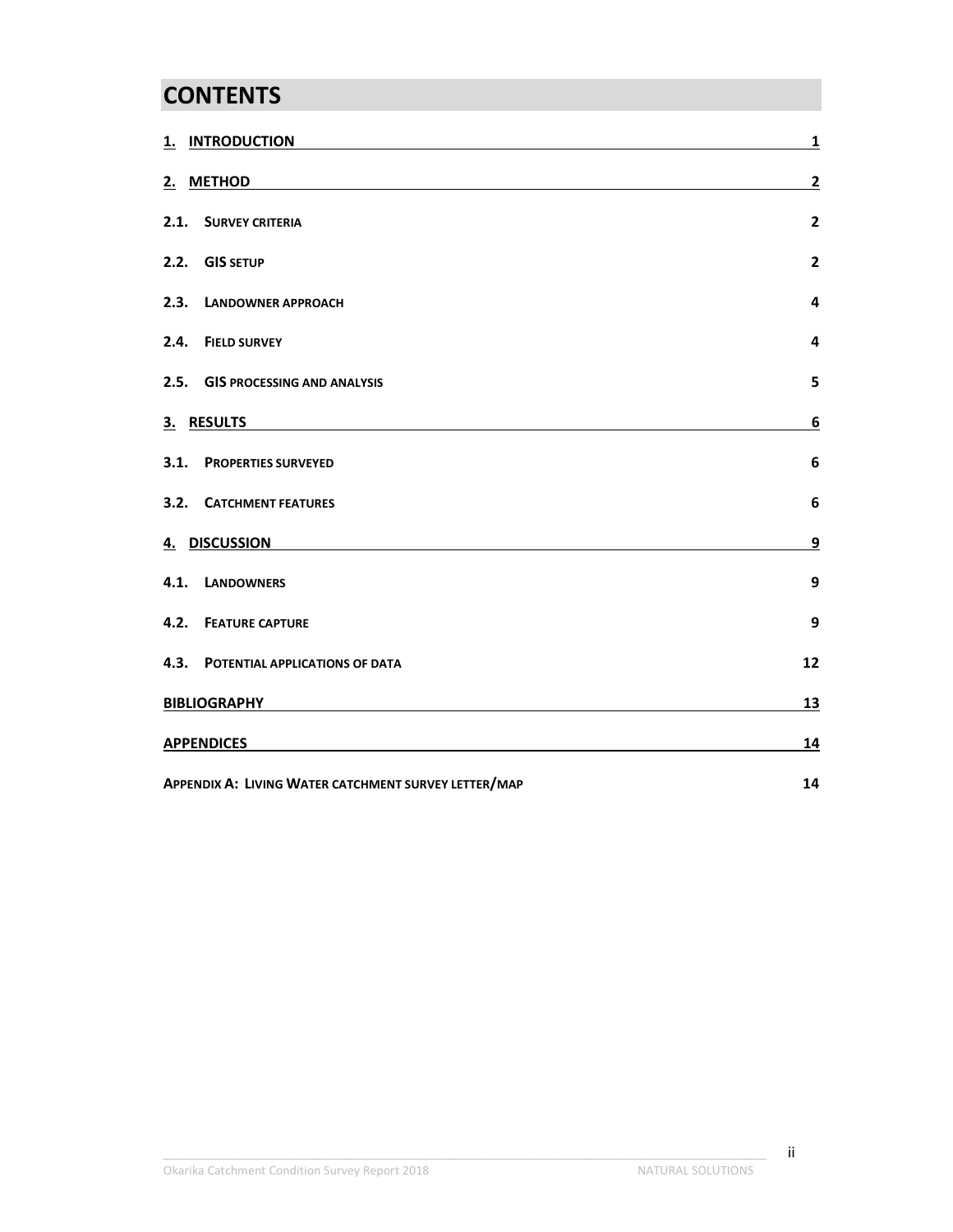# **1. Introduction**

Living Water is a partnership programme between the Department of Conservation (DoC) and Fonterra helping local communities, dairy farmers, iwi/hapū and other stakeholders to improve water quality and biodiversity values to demonstrate sustainable dairy farming.

Okarika catchment is one of five significant water catchments across New Zealand where Living Water demonstration projects are being undertaken. Okarika is a sub-catchment pocket encompassing 5,220 hectares of dairy and drystock farmland and lifestyle blocks in the greater Hikurangi swamp basin. The waterways are part of a flood protection scheme that flow into the Wairua River.

A field survey was undertaken to capture a snapshot of the catchment condition based principally around an assessment of stock access to waterways, riparian vegetation, but also soil erosion, stream structures, and significant natural features in the catchment.

The results of the catchment condition survey will help highlight opportunities to address key water quality and ecological issues in the catchment. This will enable the Living Water project team to work with the local community to identify management activities in priority areas. The survey results also provide a baseline monitoring dataset to track the change in catchment condition over time.

The project brief for the Okarika catchment condition survey was to:

- 1) Contact landowners and ask permission for access to their properties for the survey.
- 2) Complete the catchment field survey.
- 3) Provide the GIS data, a summary map and a summary report.
- 4) Present the results to Living Water staff.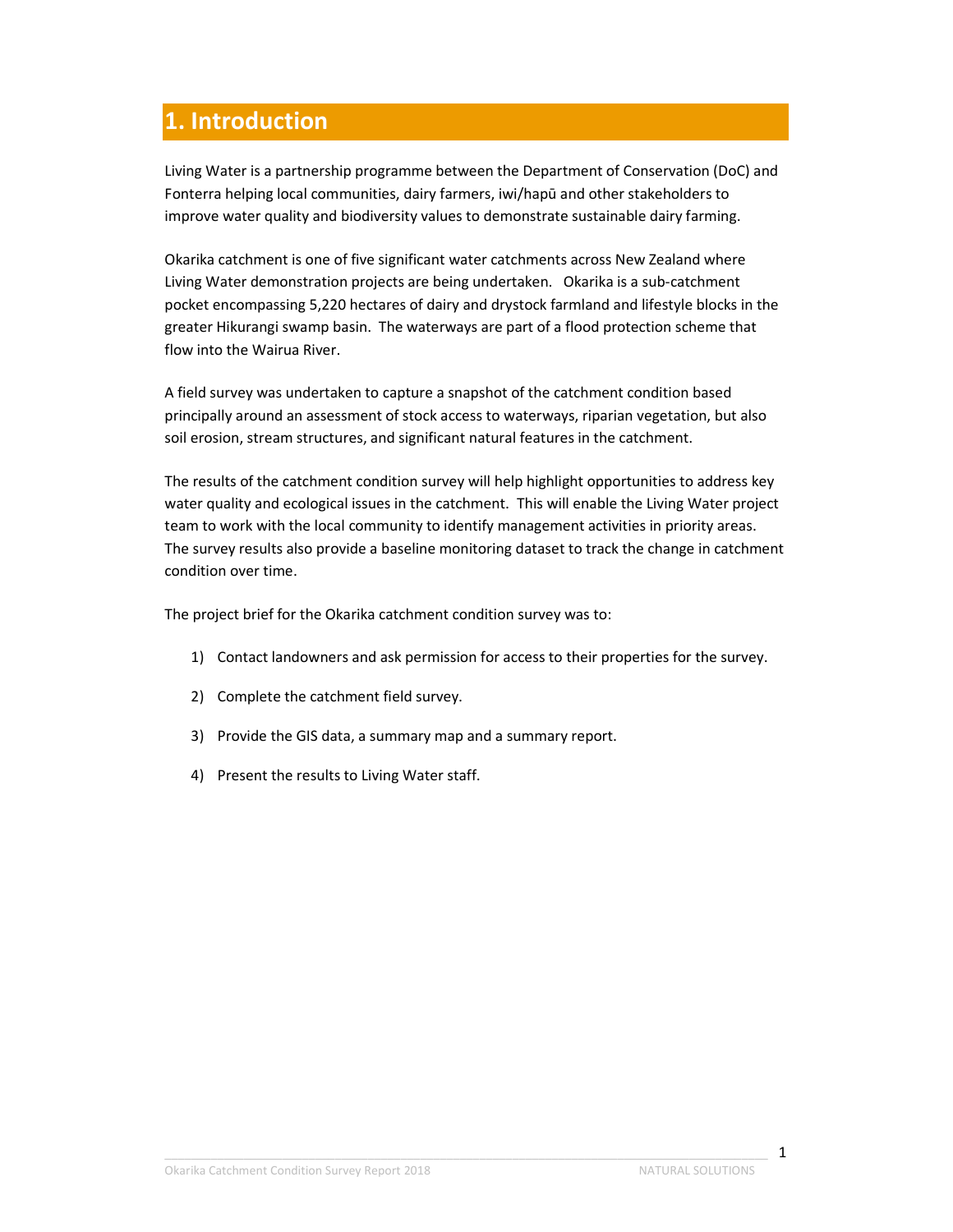# **2.1. Survey criteria**

The method for this survey followed closely the method undertaken in the survey of the Pūkorokoro-Miranda catchment undertaken by Natural Solutions for Living Water in 2017 (Kendal, 2017). The survey brief was to capture riparian data for all the Hydro\_50k identified streams, and other waterways that were considered significant while undertaking the field survey.

The primary features assessed for this survey were:

- stock access to waterways;
- riparian vegetation type;
- stock access to significant natural features; and
- land/riparian erosion.

As a secondary focus, these features were recorded during the survey where encountered:

- stream structures;
- stream blockages;
- weed issues;
- threatened species presence; and
- any relevant landowner comments.

### **2.2. GIS setup**

DoC provided the following features for the GIS mapping setup:

- Okarika Pocket catchment polygon as the survey boundary
- Landowner information for each property

The following datasets provided the base features for the survey:

- NZ primary land parcels (LINZ)
- NZ river centrelines (Hydro-50k) (LINZ)
- 2012 Land cover database (LCDB v4.1) (LRIS)

Table 1 lists the property dataset and Table 2 lists the catchment features captured. These features were set up in ArcGIS Online and updated directly from Arc Collector apps on digital field devices into the online geodatabase. The drop-down menu options for each feature are listed in the tables. There was also an option to include notes and photos with each feature.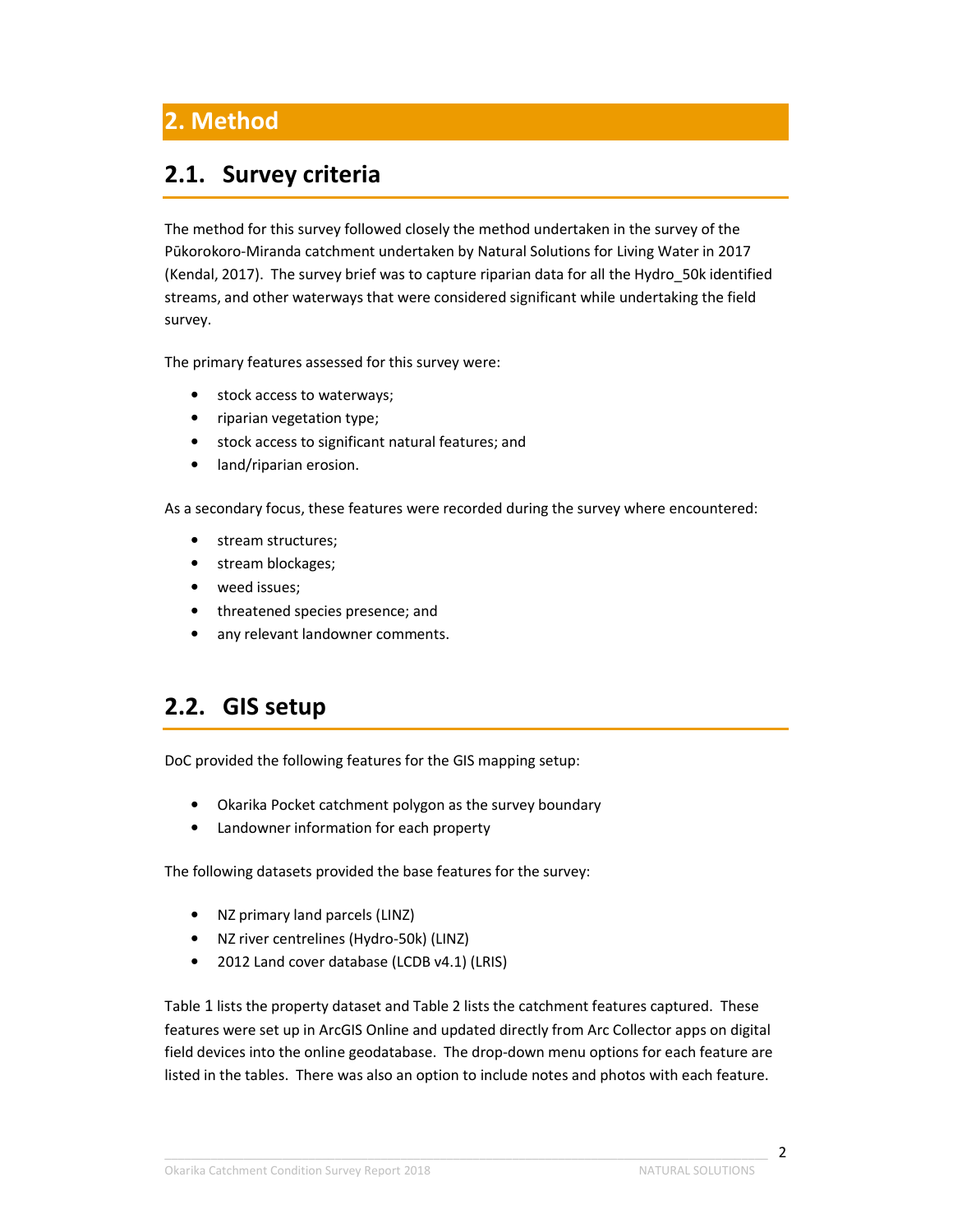Riparian vegetation types were surveyed in the field as either 'native', 'grass' or 'exotic' depending on which was most dominant vegetation in the 5m riparian edge along a length of waterway.

The LCDB layer was utilised to provide existing polygons for natural features to be groundtruthed in the field. Before the survey, these polygon shapes were adjusted to the latest satellite imagery to minimise adjustments necessary in the field.

| Property surveyed?<br>polygon |         | Need to contact owner                     |  |  |
|-------------------------------|---------|-------------------------------------------|--|--|
|                               |         | No contact details yet                    |  |  |
|                               |         | Permission granted to access              |  |  |
|                               |         | Access permission denied                  |  |  |
|                               |         | DO NOT access site or collect information |  |  |
|                               |         | Survey complete (onsite)                  |  |  |
|                               |         | Survey complete (offsite)                 |  |  |
| Owner                         | polygon | [notes only]                              |  |  |
| Occupier                      | polygon | [notes only]                              |  |  |
| <b>Notes</b>                  | polygon | [notes only]                              |  |  |
| Phone number                  | polygon | [notes only]                              |  |  |
| Health and Safety             | polygon | [notes only]                              |  |  |

### **Table 1: Property data fields of interest**

|  | Table 2: Features collected in the field survey |  |  |  |  |
|--|-------------------------------------------------|--|--|--|--|
|--|-------------------------------------------------|--|--|--|--|

| <b>Feature</b>                   | <b>GIS shape</b> | Drop-down menu options        |  |  |
|----------------------------------|------------------|-------------------------------|--|--|
| Riparian stock access            | line             | No access (fenced) TL only    |  |  |
|                                  |                  | No access (fenced) TR only    |  |  |
|                                  |                  | No access (fenced) BOTH sides |  |  |
|                                  |                  | Access both sides             |  |  |
| Riparian vegetation              | line             | Exotic both sides             |  |  |
|                                  |                  | Native both sides             |  |  |
|                                  |                  | Grass both sides              |  |  |
|                                  |                  | Exotic TL, Native TR          |  |  |
|                                  |                  | Native TL, Exotic TR,         |  |  |
|                                  |                  | Grass TL, Exotic TR           |  |  |
|                                  |                  | Grass TL, Native TR           |  |  |
|                                  |                  | Exotic TL, Grass TR           |  |  |
|                                  |                  | Native TL, Grass TR           |  |  |
| Riparian erosion                 | line             | [notes only]                  |  |  |
| Potential fish barriers<br>point |                  | Culvert                       |  |  |
|                                  |                  | Crossing - ford               |  |  |
|                                  |                  | Crossing - bridge             |  |  |
|                                  |                  | Infilling of floodplain       |  |  |
|                                  |                  | Weir                          |  |  |
|                                  |                  | Bund or stopbank              |  |  |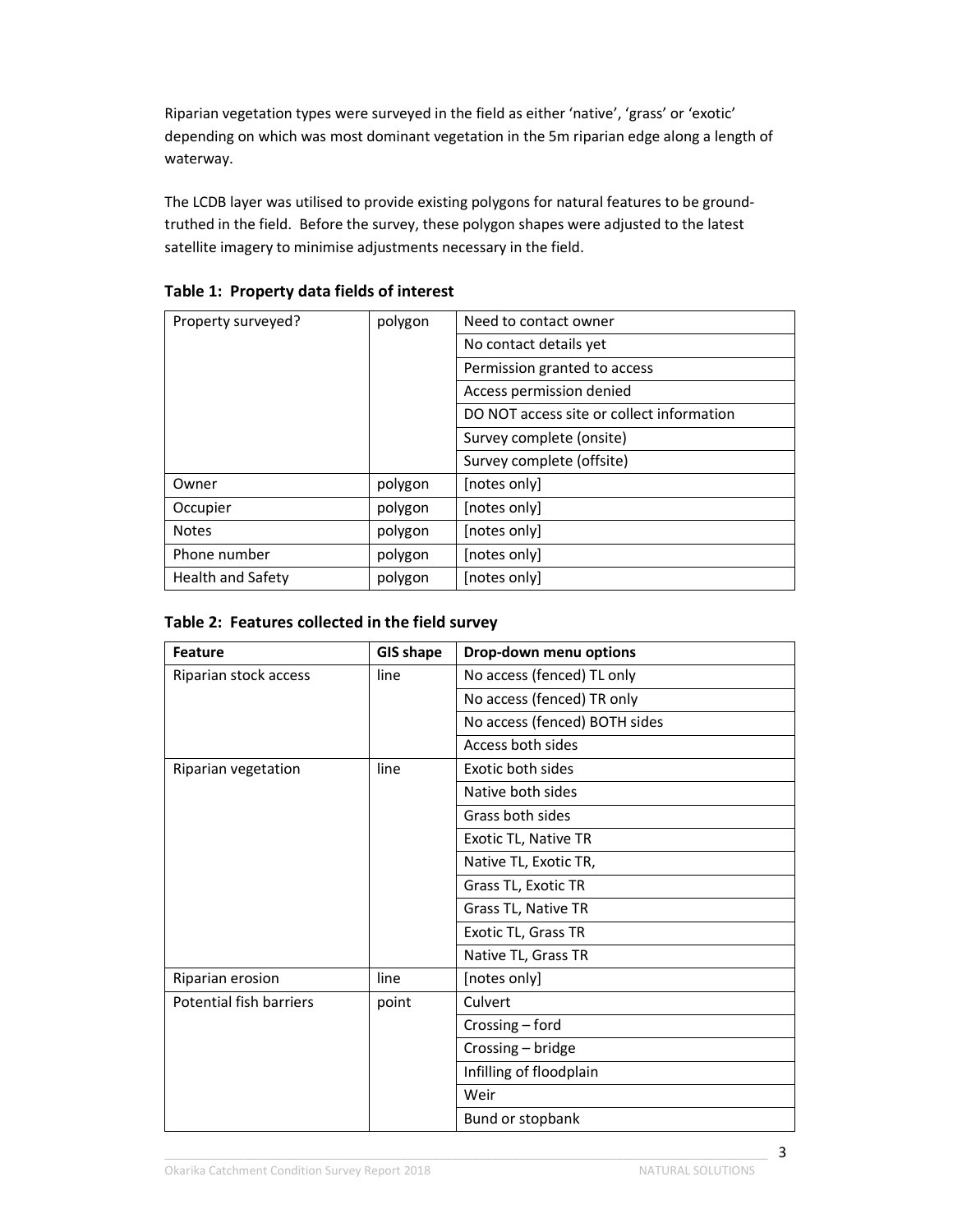| Stream blockage                         | point   | Vegetation                                |  |  |
|-----------------------------------------|---------|-------------------------------------------|--|--|
|                                         |         | Gravel                                    |  |  |
| Land erosion                            | polygon | Gully/tunnel                              |  |  |
|                                         |         | Stream bank                               |  |  |
|                                         |         | Sheet/rill/pugging                        |  |  |
|                                         |         | Harbour edge                              |  |  |
|                                         |         | Mass movement: slips/slumps               |  |  |
| Significant natural features<br>polygon |         | Broadleaved indigenous hardwoods (forest) |  |  |
|                                         |         | Indigenous forest (forest)                |  |  |
|                                         |         | Manuka and/or kanuka (forest)             |  |  |
|                                         |         | Flaxland (wetland)                        |  |  |
|                                         |         | Herbaceous freshwater wetland (wetland)   |  |  |
| Natural feature stock access            | polygon | Stock have access                         |  |  |
|                                         |         | Stock have no access                      |  |  |
| Weeds                                   | point   | [notes only]                              |  |  |
| Threatened species                      | point   | Animal                                    |  |  |
|                                         |         | Plant                                     |  |  |

\*TR/TL = true right/left bank of stream (when facing downstream)

# **2.3. Landowner approach**

The landowners in the Okarika catchment had been made aware of the Living Water project by personal visit or letter (Appendix A). The letter explains the catchment condition survey and asks permission for Natural Solutions to access private land where required for the field survey.

Landowners were phoned to request access for the assessment. DoC provided phone numbers for the landowners. No properties were accessed without confirming permission from landowners or leasees beforehand. Where permission for access was clearly denied by a landowner no field data was gathered for that property unless it was clear they were happy for data to be gathered from offsite.

Landowners were asked about any health & safety hazards on their property to be aware of. High visibility vests were worn where this was appropriate.

# **2.4. Field survey**

The field survey was led by Hamish Kendal (Natural Solutions) and assisted by Scott Sambell (Ethos Environmental). The survey was undertaken between 30<sup>th</sup> Jan - 7<sup>th</sup> Feb 2018. A 4wd car and electric bicycle were used for transport around the catchment and farm races where it was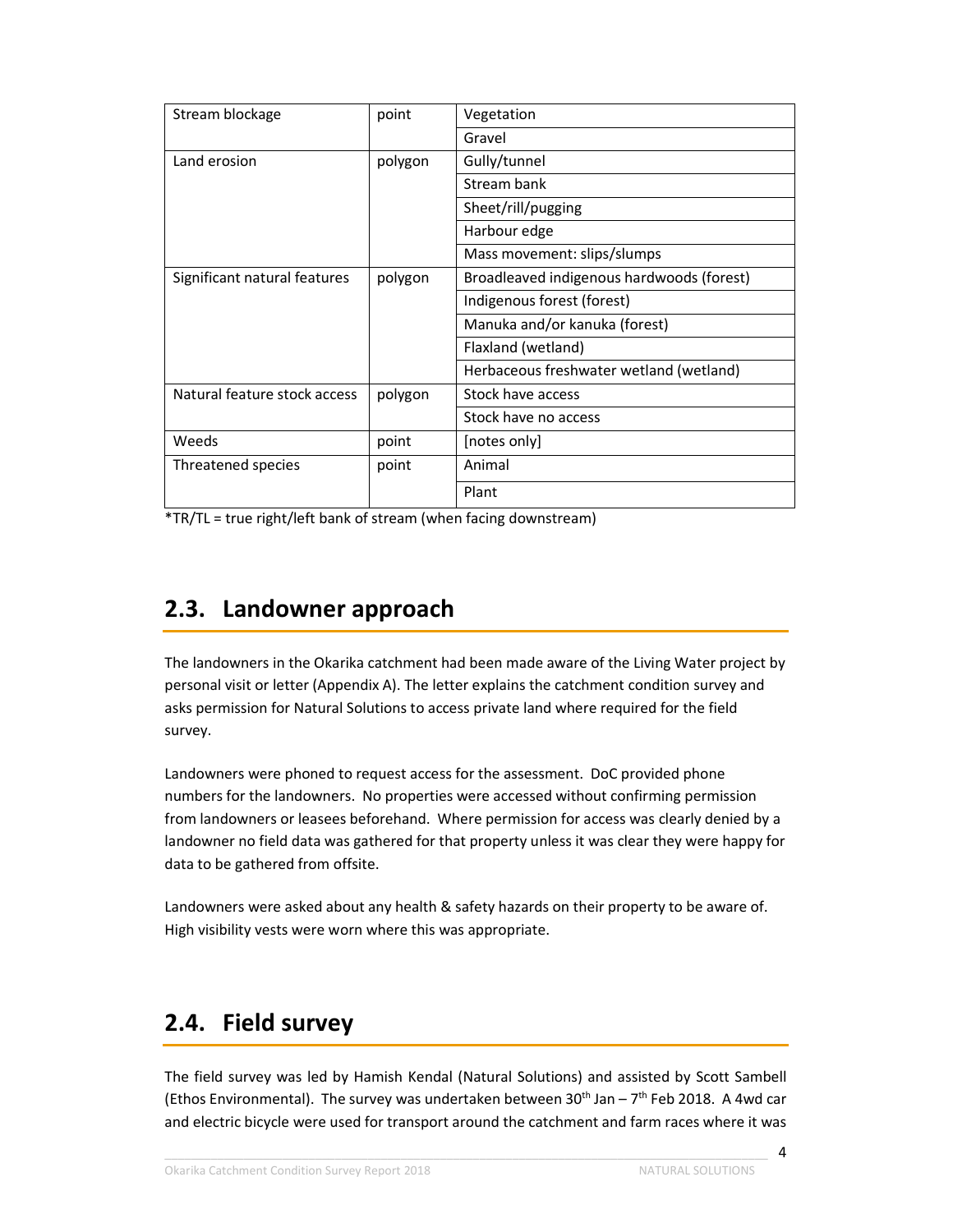safe. All other surveying was undertaken on foot. All surveying was done with two people on site in the catchment, and radio/cellphone communication was maintained.

Each field person had a tablet and a smartphone with the Arc Collector software into which data could be entered in the field. The collected data was synced with the main geodatabase at every opportunity, which secured the data and also allowed others to have live updates as the data was collected.

Properties were visited only where it was necessary to view streams and other features that could not be seen from the road or neighbouring land. Some properties were able to be surveyed without entering them, and so these landowners were not contacted. The survey included all streams defined by the Hydro\_50k stream dataset, except where they didn't exist on the ground (presumably due to the natural stream having been diverted into drains). Other waterways were assessed including significant ephemeral streams or seepages and major drainage channels on the floodplains.

Natural feature LCDB polygons over 0.5 hectare were rapidly assessed to confirm vegetation type and potential significance. Additional potentially significant natural areas were added to the LCDB layer. Smaller wetlands and seepages which were grazed and dominated by exotic vegetation were captured by riparian lines. Stock access to natural features was indicated in the LCDB polygon whenever stock had access to any part of a natural feature.

Other catchment features were captured as they were encountered.

Where photos were taken they were attached to the corresponding GIS feature.

### **2.5. GIS processing and analysis**

The catchment feature data collected in the field was collated in ArcGIS for processing, analysis and checking:

- Riparian stock access and vegetation lines were aligned with each other and the Hydro 50k line, or they were aligned approximately with the additional waterways they mapped as seen on satellite imagery.
- Waterways that came from 'seepages' were separated into their own layer. These were often short and wide waterways in the bottom of gullies that have potential for wetland restoration.
- Potential fish barrier data was separated into their own layer.
- The data was analysed to calculate the totals and percentages of the lengths, areas and numbers of catchment features.
- A separate layer of "survey notes for client" was included with relevant field notes.
- GPS tracks of survey routes were clipped to remove double-ups.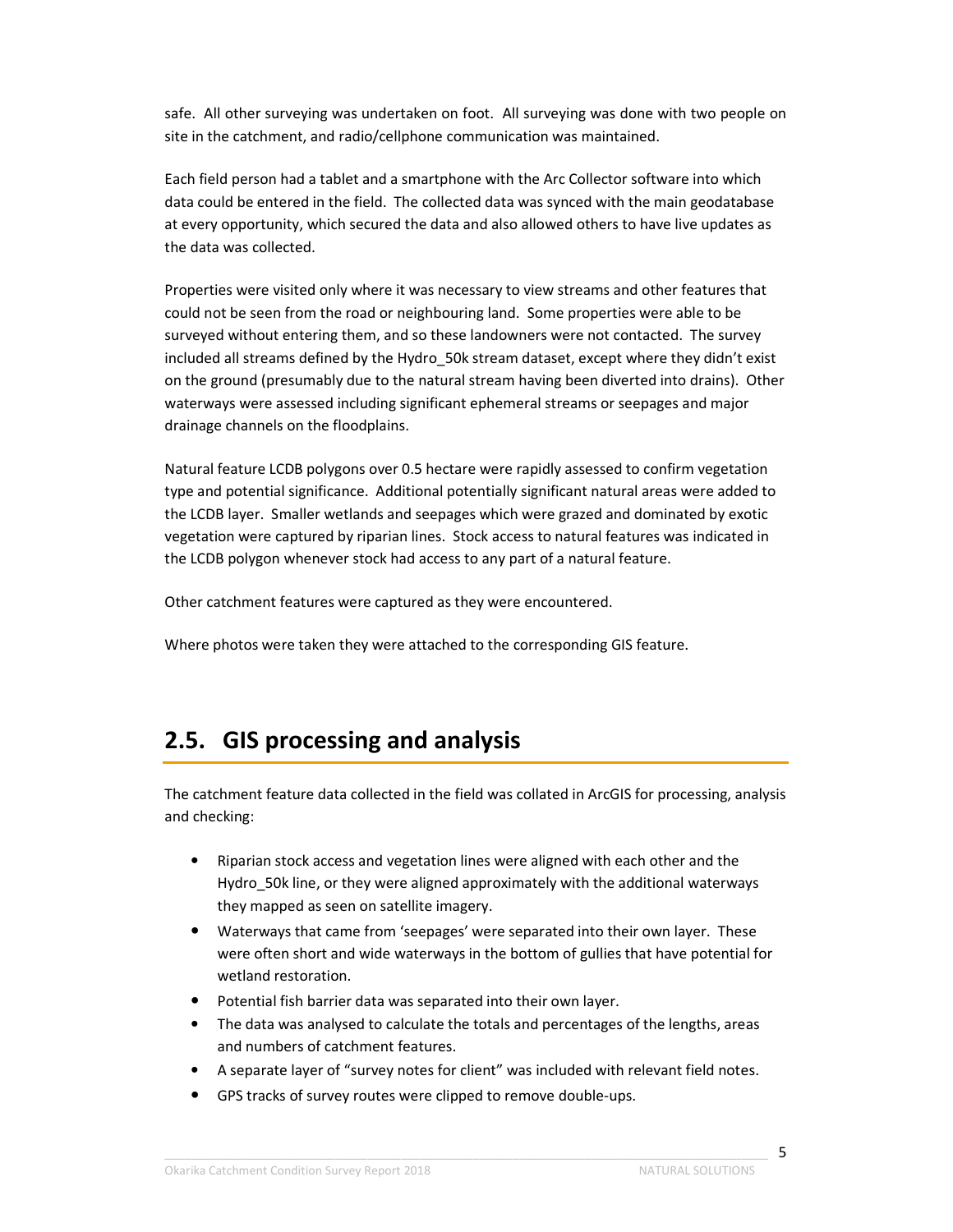## **3.1. Properties surveyed**

The total Okarika pocket catchment area is 5,220 ha containing 65 properties. Of this:

- 4,489 ha (59 properties) were surveyed. Of these:
	- $\circ$  4,078 ha (43 properties) were surveyed on site;
	- o 410 ha (16 properties) were surveyed off site.
- 670 ha (6 properties) were not surveyed. Of these:
	- o 525 ha (3 properties) due to the owners denying survey permission;
	- $\circ$  99 ha (2 properties) where the owners were unable to be contacted before the end of the survey;
	- o 46ha (1 property), a scenic reserve, being inaccessible through another property where survey was denied.

Catchment features were assessed on some of the non-surveyed properties where they could be seen from off site.

# **3.2. Catchment features**

The analysis of riparian feature data is presented in Table 3. The natural features, erosion, threatened species, weeds, stream structures and blockage features are presented in Table 4.

The catchment features were supplied to Whangarei DoC as an ArcGIS geodatabase. The features can be represented as a map in an infinite variety of ways depending on what needs to be viewed. Any photos taken are attached to the corresponding catchment feature.

### **Riparian margins**

The length of all the waterways surveyed was 286,061m. This includes those represented by the Hydro\_50k dataset stream lines, and other waterways including those assessed as significant ephemeral streams or seepages, and major drainage channels on the floodplains.

Summary of the significant results for waterway riparian margins:

- 43% are stock proof on both sides. 57% have stock access directly to waterways.
- 91% have grass and/or exotic trees on both sides.
- 3% are stock proof and have native vegetation both sides.
- 49% have stock access and grass on both sides.

The discrepancy between the total length of Riparian Stock Access vs Riparian Vegetation is because these were digitised independently. The Stock Access length was used for analyses.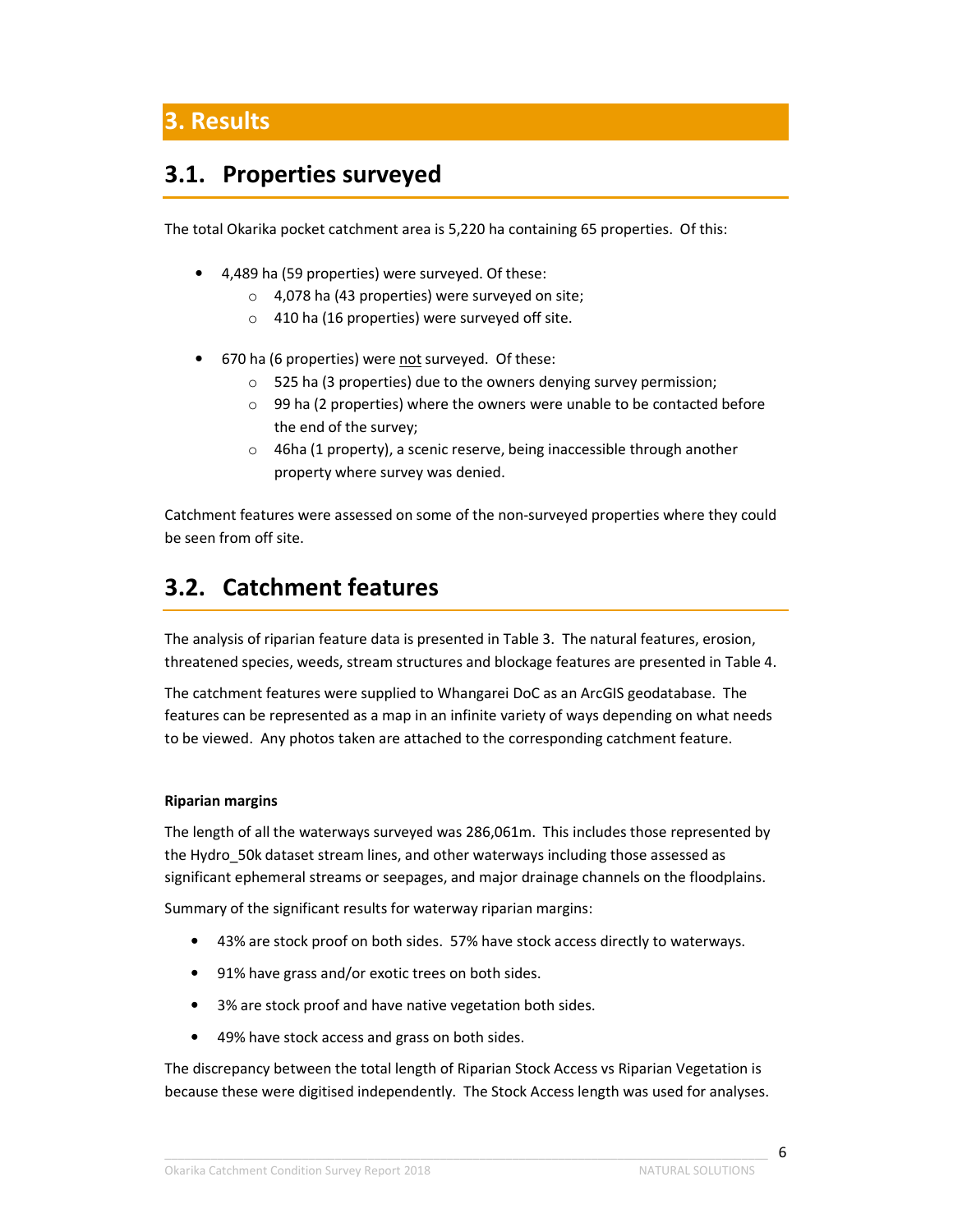### **Table 3: Riparian features surveyed**

| <b>Waterways surveyed</b>             | Length (m) | % of waterways surveyed |
|---------------------------------------|------------|-------------------------|
| Hydro-50k streams and other waterways | 286,061    | 100.00%                 |
| (Hydro-50k streams that don't exist)  | 2,297      |                         |
| Riparian - stock access               |            |                         |
| Stock proof both sides                | 124,102    | 43.38%                  |
| Stock proof one side*                 | 92,529     | 32.35%                  |
| Stock access both sides               | 69,430     | 24.27%                  |
| <b>TOTAL</b>                          | 286,061    | 100.00%                 |
| <b>Riparian - vegetation</b>          |            |                         |
| Native both sides                     | 19,120     | 6.73%                   |
| Grass both sides                      | 235,693    | 82.95%                  |
| Exotic both sides                     | 7,612      | 2.68%                   |
| Native TL / Grass TR                  | 4,246      | 1.49%                   |
| Native TL / Exotic TR                 | 91         | 0.03%                   |
| Grass TL / Exotic TR                  | 7,172      | 2.52%                   |
| Grass TL / Native TR                  | 1,549      | 0.55%                   |
| Exotic TL / Native TR                 | 318        | 0.11%                   |
| Exotic TL / Grass TR                  | 8,349      | 2.94%                   |
| <b>TOTAL</b>                          | 284,150    | 100.00%                 |
| Riparian - stock access & vegetation  |            |                         |
| Stock proof, native both sides        | 8,739      | 3.05%                   |
| Stock proof, grass both sides         | 99,032     | 34.62%                  |
| Stock proof, exotic both sides        | 5,151      | 1.80%                   |
| Stock access, native both sides       | 10,632     | 3.72%                   |
| Stock access, grass both sides        | 140,104    | 48.98%                  |
| Stock access, exotic both sides       | 2,301      | 0.80%                   |
| Other combinations                    | 22,403     | 7.83%                   |
| <b>TOTAL</b>                          | 286,061    | 100.00%                 |
| <b>Riparian erosion</b>               |            |                         |
| Stream bank erosion**                 | 1,195      | 0.42%                   |

*\* Stock often have access to both sides of a stream where there is a fence on one side.* 

*\*\* Calculated as a % of Total Riparian Stock Access*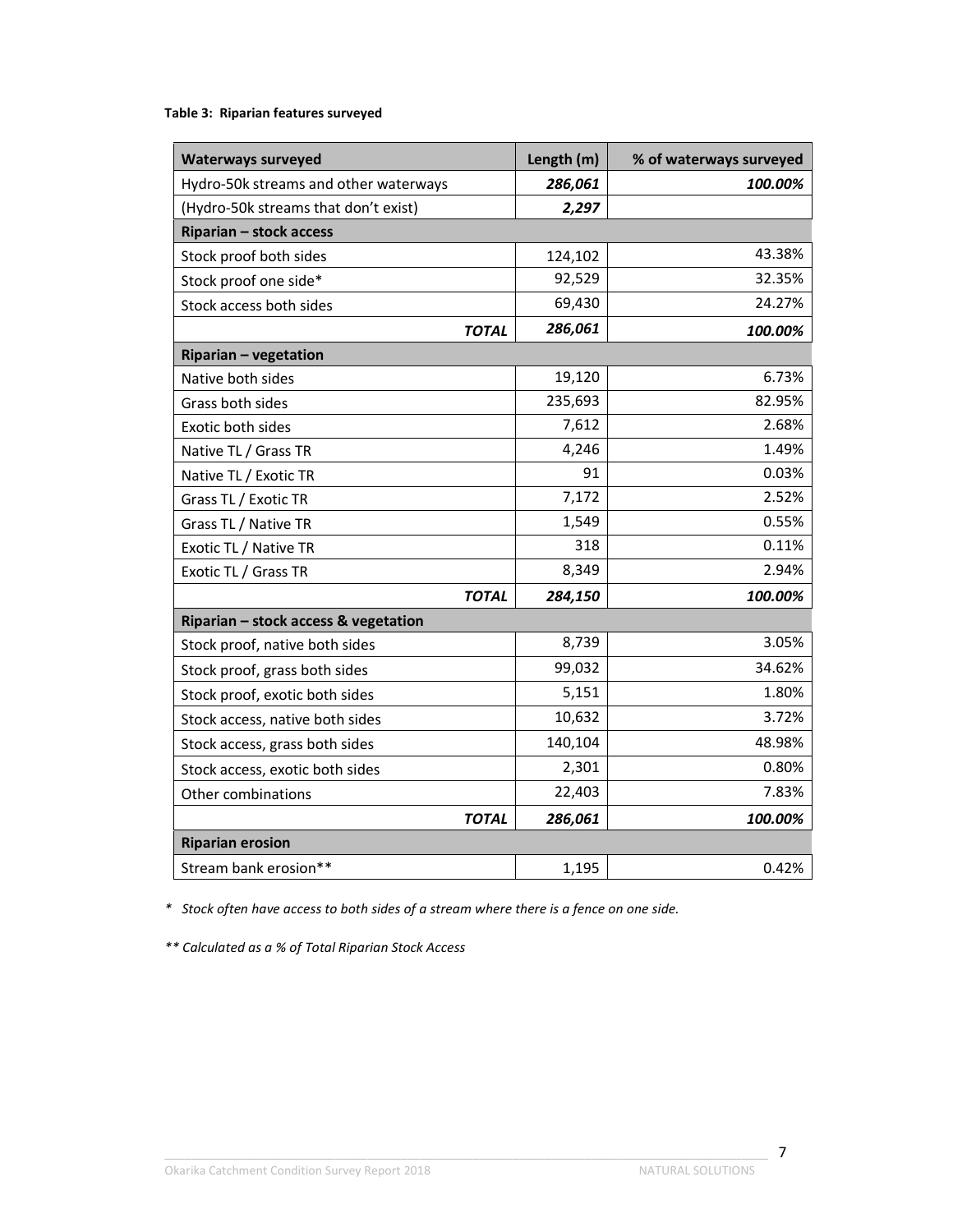### **Other catchment features**

Summary of the significant results for 'Other' catchment features surveyed:

- 84 potentially significant natural features, of which 72 are forest and 12 wetlands.
- Stock have access to 51 of 84 natural areas.
- 27 potential fish barriers.
- 9 sites of erosion.

#### **Table 4: Other features surveyed.**

| <b>Land erosion</b>                                     | Area (ha) | <b>Number</b> |  |  |
|---------------------------------------------------------|-----------|---------------|--|--|
| Gully/tunnel                                            | 0.00      | 0             |  |  |
| Harbour edge                                            | 0.00      | 0             |  |  |
| Mass movements, slips/bumps                             | 1.45      | 9             |  |  |
| Sheet / rill / pugging                                  | 0.00      | 0             |  |  |
| Stream bank                                             | 0.00      | 0             |  |  |
| <b>TOTAL</b>                                            | 1.45      | 9             |  |  |
| Significant natural features (native forest or wetland) |           |               |  |  |
| Existing natural features from LCDB (surveyed)          | 797.56    | 69            |  |  |
| Added natural features                                  | 22.72     | 15            |  |  |
| <b>TOTAL</b>                                            | 820.28    | 84            |  |  |
| All natural features - forest only                      | 393.55    | 72            |  |  |
| All natural features - wetland only                     | 426.73    | 12            |  |  |
| <b>Stock access</b>                                     |           | <b>Number</b> |  |  |
| Stock have access to SNF                                |           | 51            |  |  |
| Stock do NOT have access to SNF                         |           | 33            |  |  |
| <b>Weeds and Threatened species</b>                     |           |               |  |  |
| Weed infestations recorded                              |           | 6             |  |  |
| Threatened species sites recorded                       |           | 0             |  |  |
| <b>Stream structures and blockages</b>                  |           |               |  |  |
| Bund or stopbank                                        |           | 0             |  |  |
| Crossing - bridge                                       | 0         |               |  |  |
| Crossing - ford                                         | 1         |               |  |  |
| Culvert                                                 | 23        |               |  |  |
| Infilling or floodplain                                 |           | 0             |  |  |
| Weir                                                    |           | 3             |  |  |
| Blockage - Vegetation                                   |           | 0             |  |  |
| Blockage - Gravel                                       |           | 0             |  |  |

\_\_\_\_\_\_\_\_\_\_\_\_\_\_\_\_\_\_\_\_\_\_\_\_\_\_\_\_\_\_\_\_\_\_\_\_\_\_\_\_\_\_\_\_\_\_\_\_\_\_\_\_\_\_\_\_\_\_\_\_\_\_\_\_\_\_\_\_\_\_\_\_\_\_\_\_\_\_\_\_\_\_\_\_\_\_\_\_\_\_\_\_ 8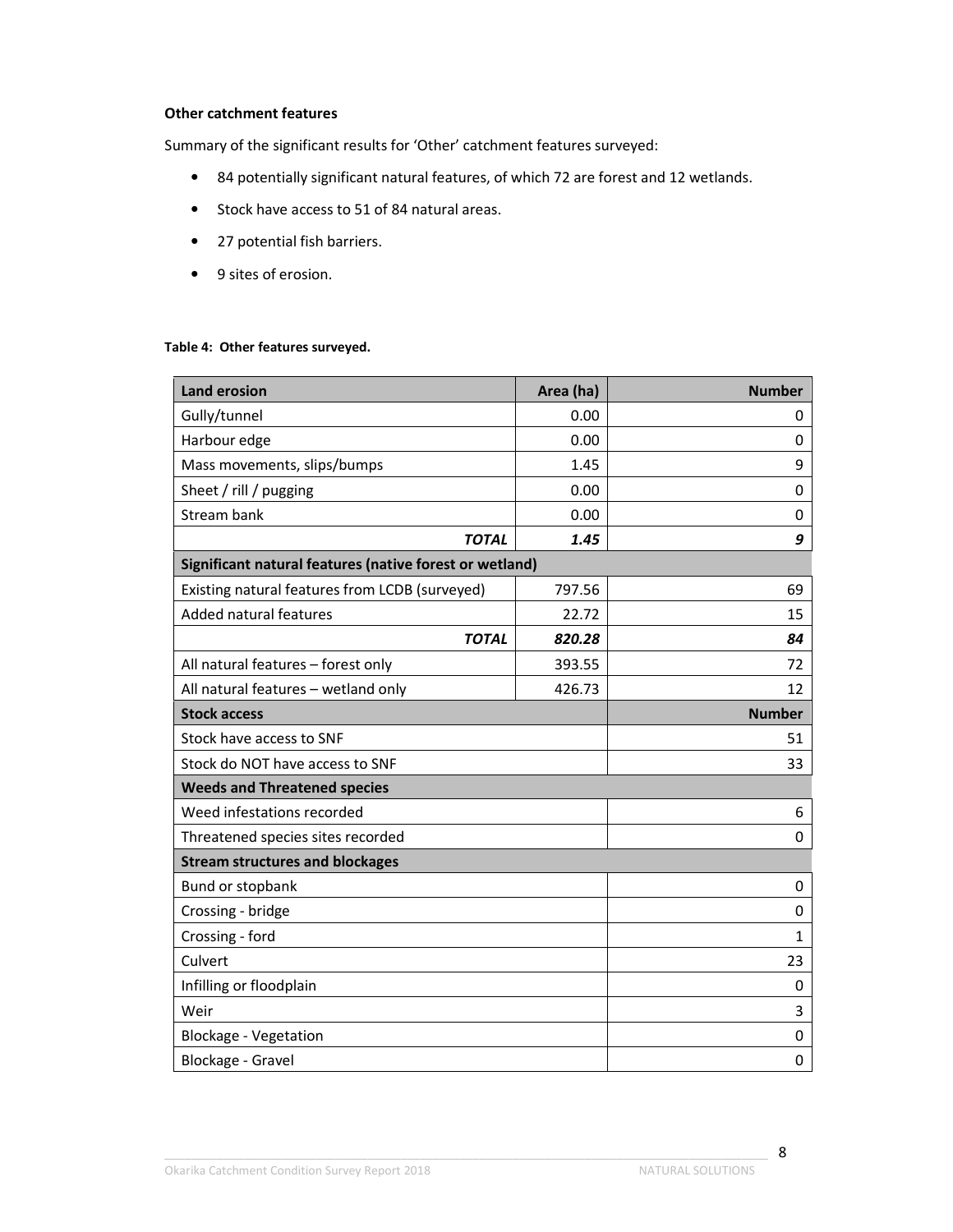# **4. Discussion**

### **4.1. Landowners**

Most landowners were aware of the project before they were contacted by Natural Solutions for the survey, and so were expecting us. Some were not aware because they were not the specific person that had been contacted. Showing a printed copy of the letter and map about the project was helpful, particularly to point out the paragraph explaining their property information was to be kept confidential. Landowners were generally obliging to provide access for the survey, with only 3 properties not allowing access.

The visual geodatabase was an essential tool for this project, as there was a jigsaw puzzle of property boundaries, catchment features and people to manage. The database enabled all of this to be ordered and tracked live online, and the permissions for access to be recorded with phone numbers, dates, hazard information and any other relevant notes. Having a tablet with a zoomable map with property boundaries and a clear aerial image was excellent for confirming the property boundaries with landowners, discussing routes, features, hazards, fencing etc.

There were no significant health and safety issues encountered on any properties other than the common risks with electric fences, bulls and drains. Landowners were asked if there were other potential hazards before entering their property. Other obvious hazards were the slippery conditions and waterways, though walking through steep gullies was generally avoided. We provided our own transport either in 4wd vehicle, electric bicycle or walking. If it was necessary, we let owners know where we planned to go, and when we had left their property. Many areas were viewed from the roadside, therefore wearing hi viz and taking care to keep well off the road was important. There were 2 people surveying the catchment, using VHF radios and cell phones to maintain contact. There were no safety incidents while completing the field work.

The only feedback from landowners about the project was their interest in being involved with more detailed farm plans and Living Water helping resource projects on their properties.

### **4.2. Feature capture**

The following comments are made for each landscape feature captured in the survey:

### **Properties surveyed**

- The total property number/area includes part-properties that lap inside the survey boundary. These often did not have any features to survey.
- Properties include publicly-owned land managed by DoC, Council or The Northland Catchment Commission.

#### **Riparian stock access**

• A stock proof waterway included those within fenced vegetated areas, and those with fencing beside the waterway or set back any distance excluding stock. Natural or man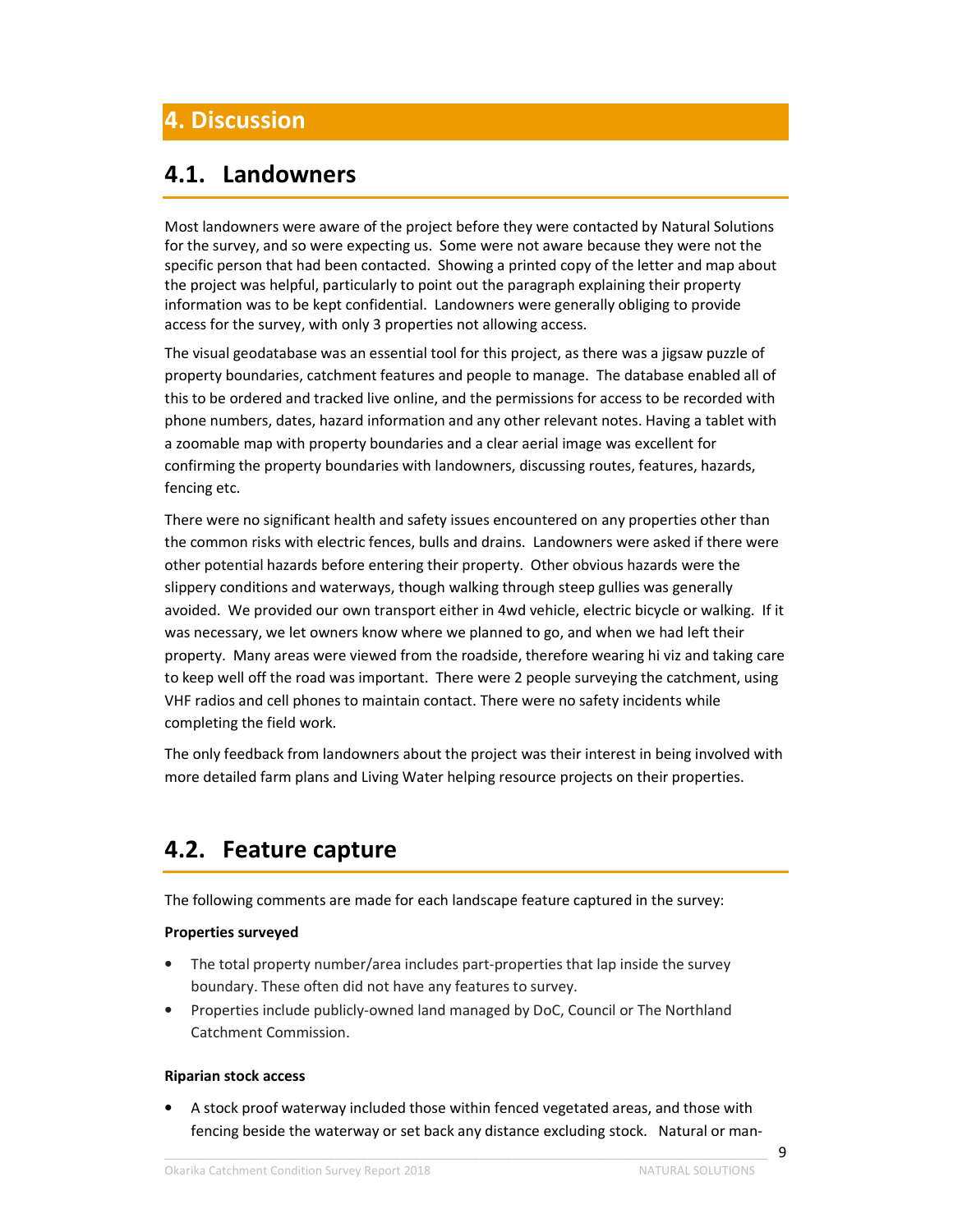made features could ensure a waterway was stock proof. A farm track was considered as a paddock if it was not fenced from a waterway, but a public road or residential yard was considered stock proof. Each waterway was assessed for the ability of stock to directly access into the water from each side.

- A fence needed to be permanent but could be of any type in detail (e.g. single electric or 8 wire post and batten) if it was considered stock proof for the stock on the land. What was not considered to provide permanent stock proof to waterways was electric tape on pigtail standards, although it was often noted in the notes section of the database.
- A stream fenced on one side was usually grazed on both sides, and the fence is practically only a paddock boundary that happens to be on one side of the stream. This is significant, because a fence on one side does not prevent stock access to a waterway. However, these streams are already half way to excluding stock from that stream.
- Farmers have their own stock-management motivations for not wanting stock in waterways including: losing stock, mixing with neighbour's stock, and having healthier trough water in which they can also deliver other minerals to the stock.
- There is a need to consider fencing design and setback for accessing drains to clear them.

### **Riparian vegetation**

- Vegetation was recorded in the field as either native, grass or exotic depending on which had the dominant cover for that length of riparian waterway. Often there was a mix of species. Exotic was applied to larger shrubs and trees only, and Native was applied to native forest and wetland vegetation.
- Most fencing along drains on the floodplain was positioned so that it restricted stock from directly entering the waterway but usually did not provide much width of un-grazed vegetated buffer for filtering land run-off.

### **Potentially significant natural features (native forest/wetland)**

- The 2012 LCDB layer often correctly determined vegetation canopy categories. These were checked in the field and any incorrect attributes revised, and the polygons adjusted to better represent the shape of the actual vegetation cover.
- Any potentially significant natural features identified in passing were added to the LCDB layer, although a more detailed survey would need to be undertaken to more accurately confirm their ecological value and the opportunities for restoration. The size of natural features added was limited to those over 0.5ha, although some smaller ones remain in the database.
- There were many small wetland seepages scattered across the landscape associated with the bottom of gullies. These were captured within the riparian features (as Riparian Stock Access or Vegetation line features) then represented as its own separate 'seepage' feature. There are many opportunities for wide riparian fencing margins encompassing these areas.
- Where an LCDB was confirmed to be native (forest or wetland) it was assigned to have 'stock access' unless it could be determined to be entirely stock proof. With this rapid survey method, it was not possible to map in any more detail where fencing specifically surrounds natural features.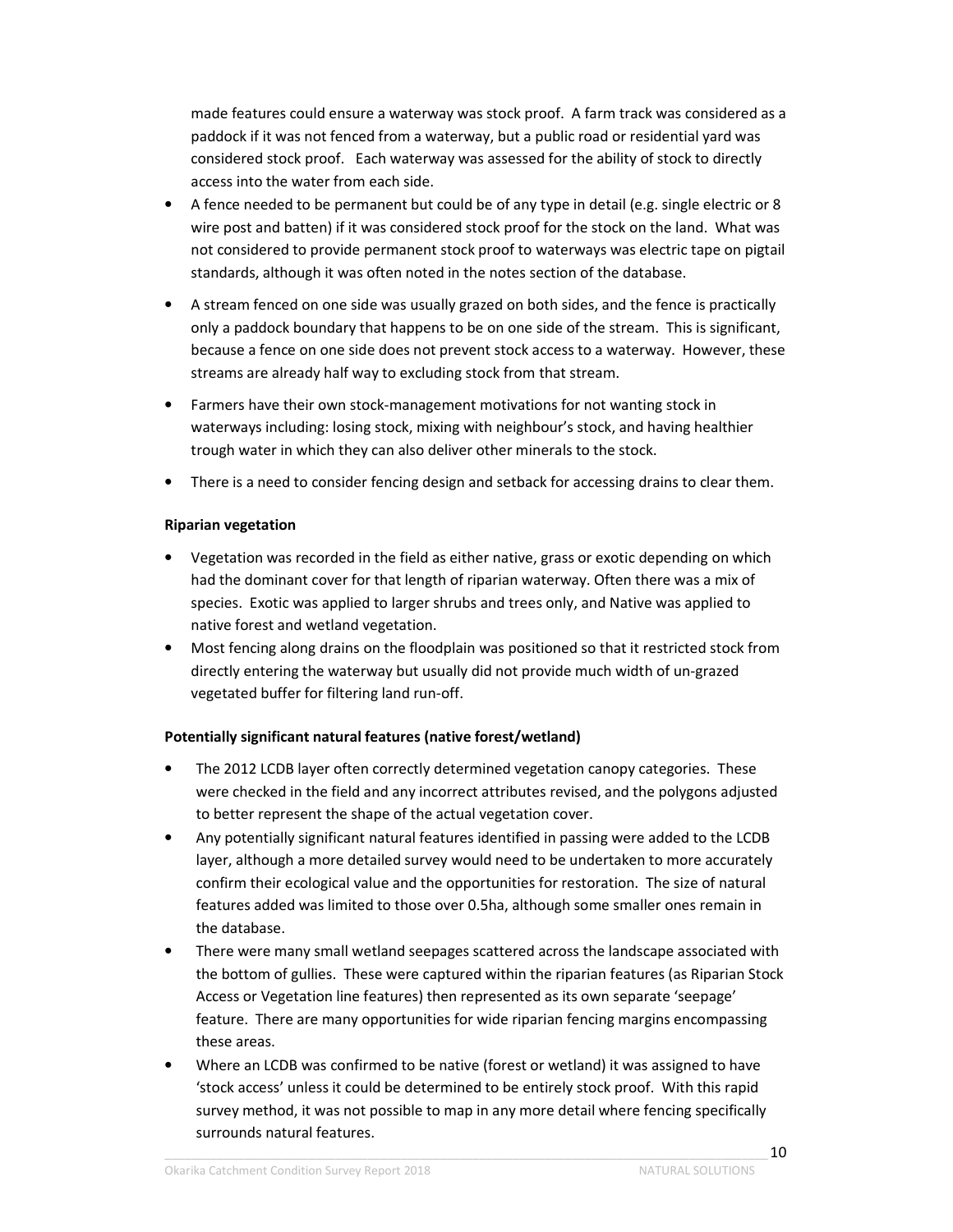#### **Riparian erosion**

- Very little riparian erosion of stream banks was observed. This may partly be due to the survey method not following the whole length of hill-country waterways.
- There is one length of erosion recorded for a new floodplain farm track with an edge on a drain.

### **Land erosion**

• Fresh slips and mass movements were recorded, however there was less erosion encountered than was expected. There were small erosion scars caused by bulls rubbing the ground, but these were not recorded as erosion.

### **Potential fish barriers**

- Stream structures were inspected only where they were suspected to have a potential fish barrier, and only those with potential fish barriers were recorded. The predominant areas inspected were culverts in the hill country and where major waterways crossed public roads and tracks.
- Most of the potential fish barriers were culverts that were perched on the downstream end creating a waterfall. The upstream sides of culverts weren't inspected.
- Potential fish barrier data has been separated so that they can be easily identified in GIS.
- Tidal floodgates and the pump station were recorded under 'weir' and a note made.

#### **Stream blockage**

• No vegetation or gravel blockages were observed.

#### **Weeds**

- Common weeds such as woolly nightshade, pampas, privet, Jerusalem cherry and gorse occurred across the catchment but were not specifically recorded.
- Wandering jew was recorded in a few waterways, because it is a significant weed of riparian margins and floodplain forest and is transported down flooded streams. It will be much more widespread than has been recorded.
- Arum lily and Japanese honeysuckle were noted at one site each in the database, but these are common weeds that are likely to be at many other sites.

### **Threatened species**

- No threatened animal or plant species were directly observed, although the following species are known to be present in the catchment: brown kiwi, Australasian bittern, NZ dabchick, freshwater tuna, a mudfish, a pittosporum and a hebe.
- Common native bird species that were noticed in the catchment during the survey: pukeko, Australasian harrier, a shag, spur-winged plover, kereru, tui and kingfisher.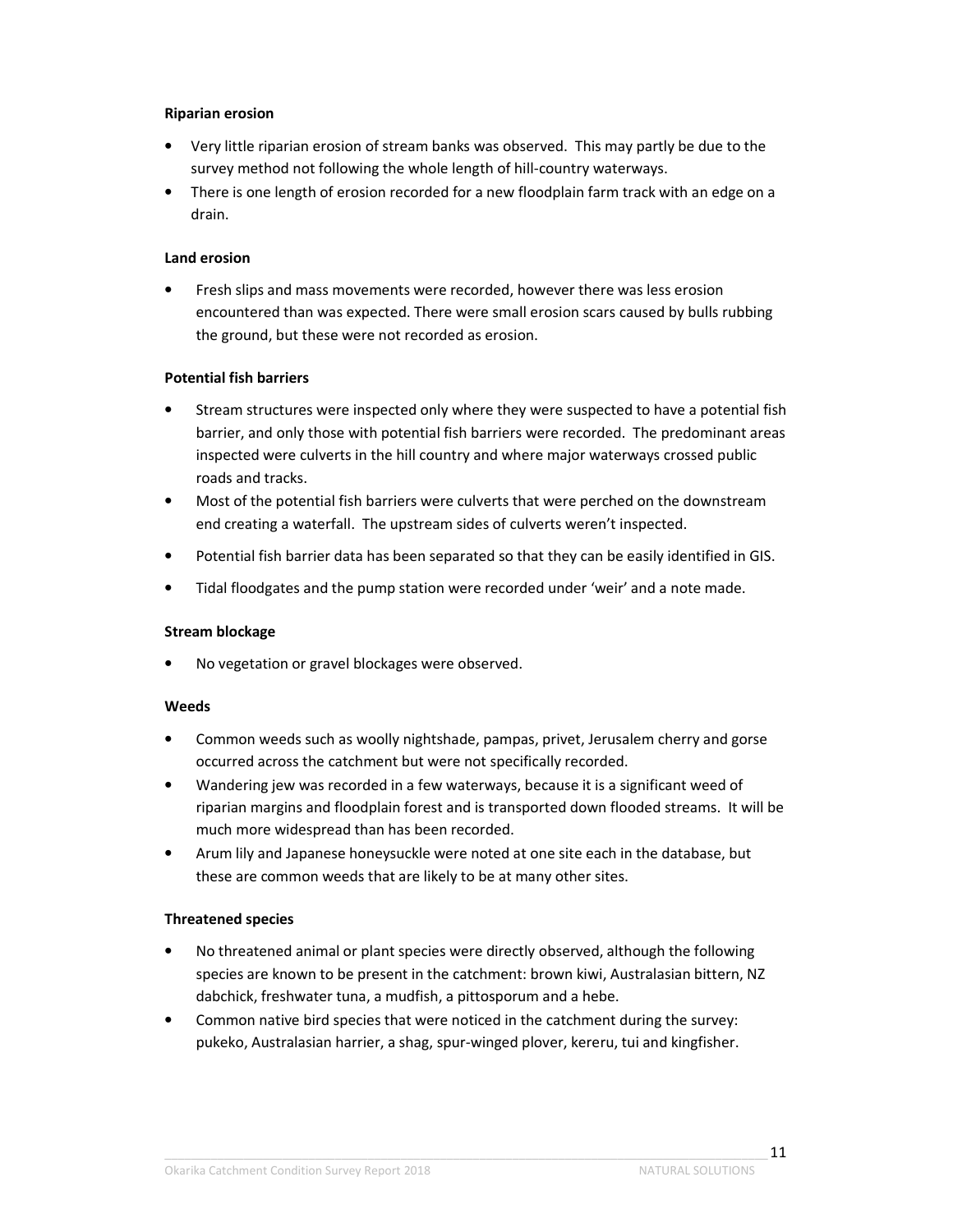# **4.3. Potential applications of data**

The Okarika catchment dataset provides a valuable information and monitoring tool for the Living Water programme, local catchment management groups and landowners. The dataset is powerful in a visual map format to help identify opportunities with landowners and community groups for catchment management. It will be helpful to:

- work with landowners to identify waterways that could be fenced, including those fenced only on one side;
- estimate waterway lengths for fencing (note that the actual length of fencing required is likely to be longer than the measurements in the database);
- target particular waterways from 'mountains to sea' that have the potential to be completely stock proof, and that link natural features through farmland;
- identify potential fish barriers for closer inspection;
- discuss fencing, restoration and legal protection of significant natural features with landowners; and
- identify erosion hotspots.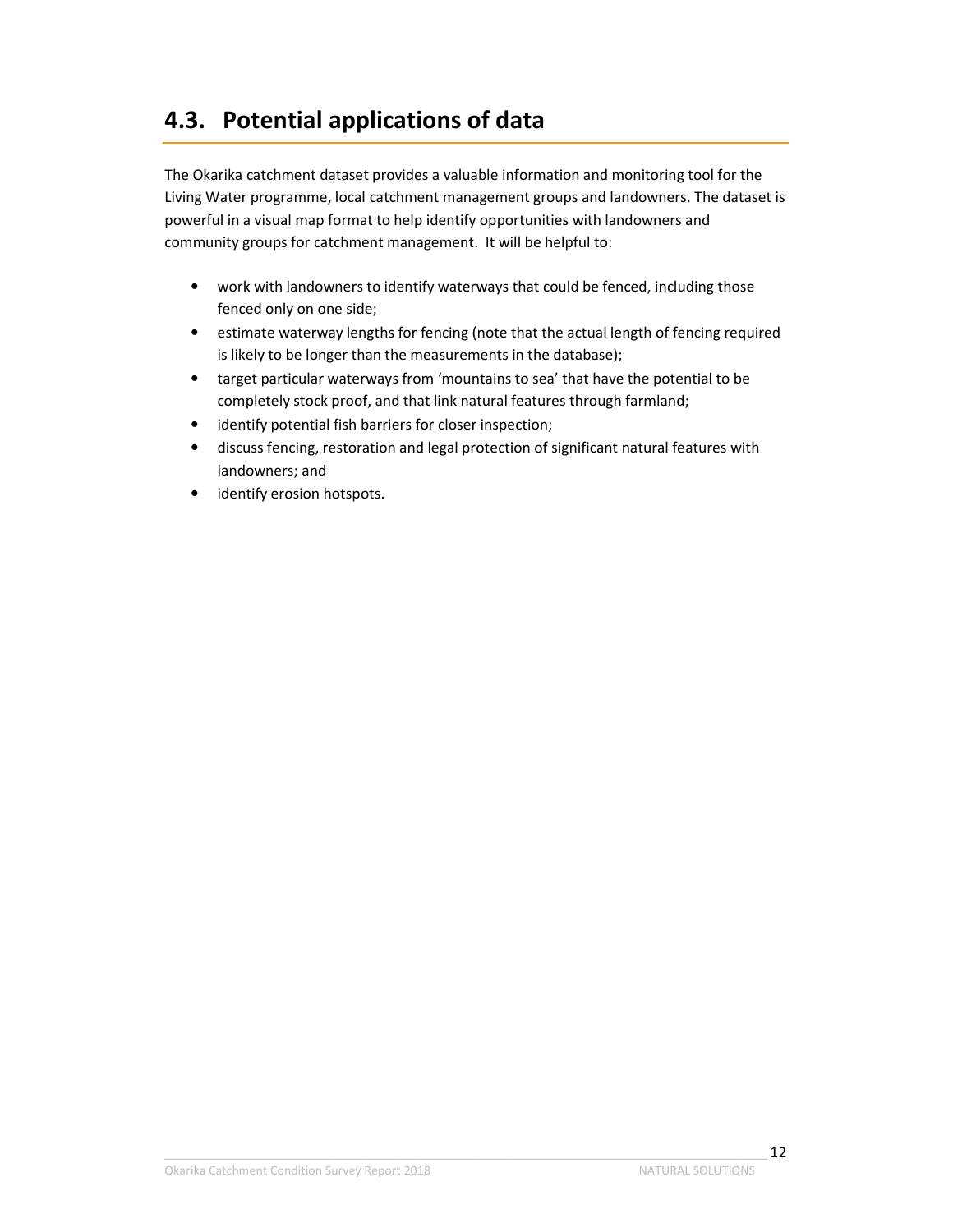# **Bibliography**

- Cairns, I., Handyside, B., Harris, M., Lambreschtsen, N., Ngapo, N. 2001: *Soil Conservation Technical Handbook.* Ministry for the Environment.
- Kendal, H.D. 2017: *Pūkorokoro-Miranda Catchment Condition Survey Report, June 2017.* Department of Conservation, for the Living Water Partnership. Natural Solutions Contract Report 17/156.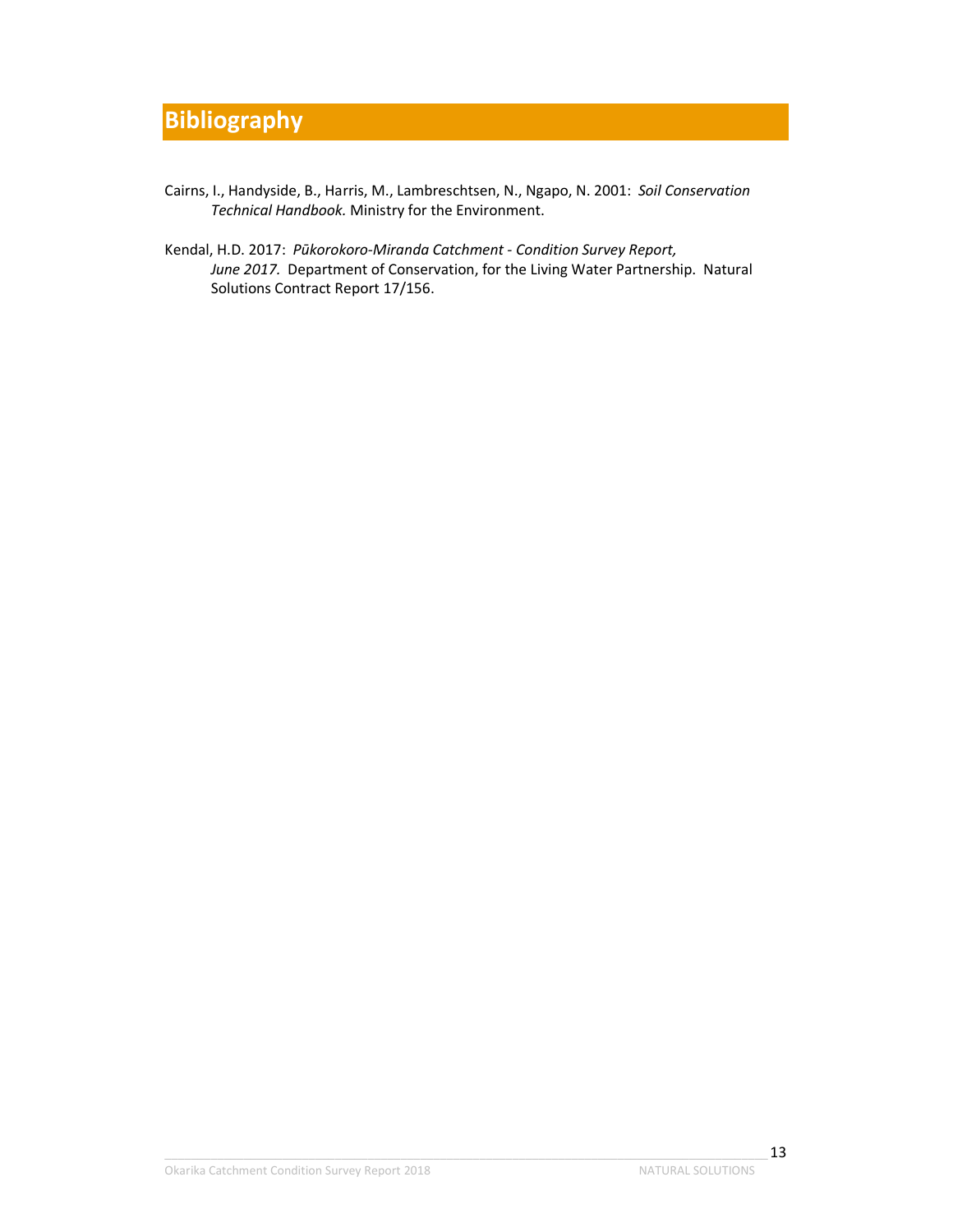### **Appendices**

## **Appendix A: Living Water catchment survey letter/map**